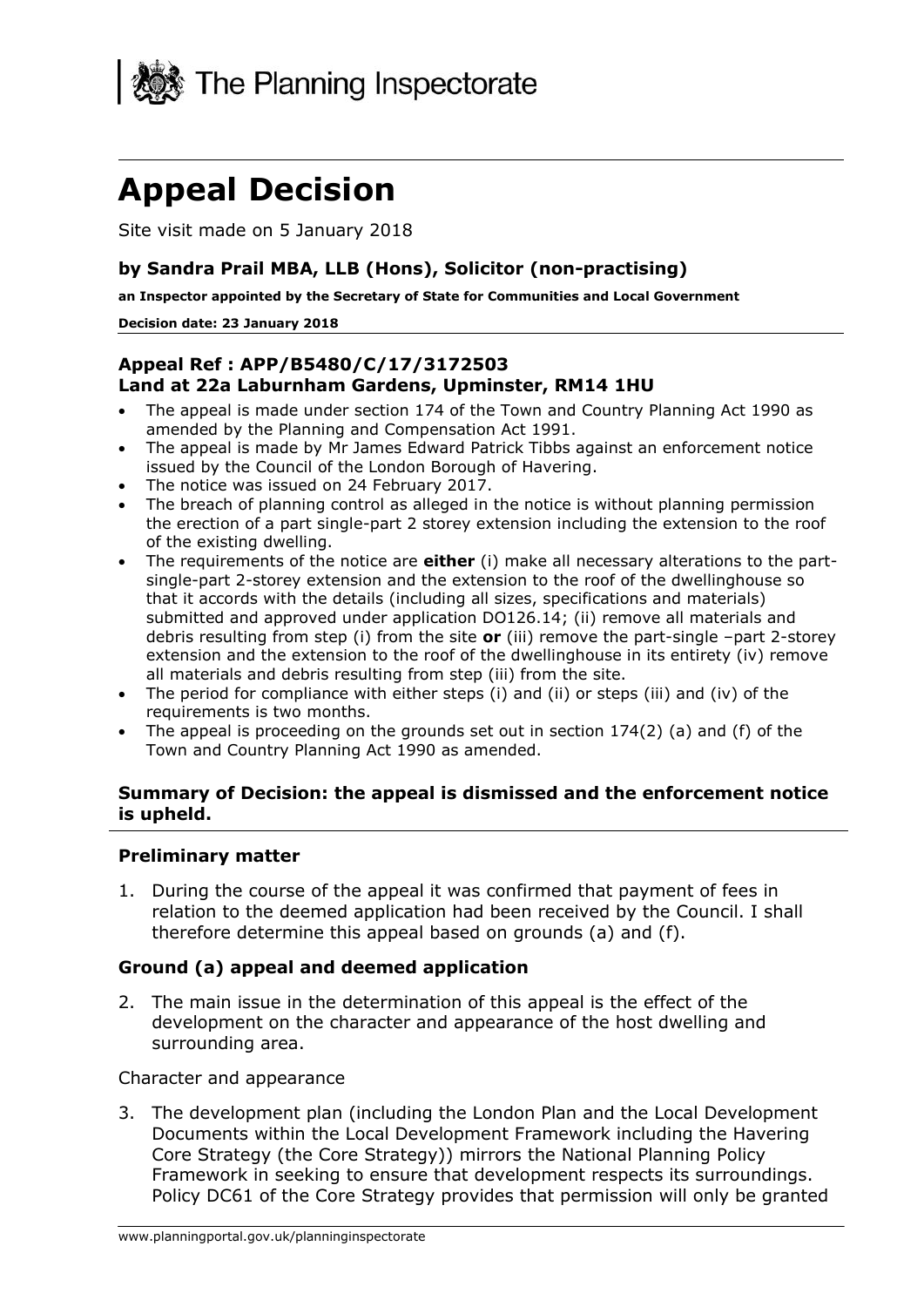for development that maintains, enhances or improves the character and appearance of the local area. I have also taken into account as a material planning consideration the Council's Supplementary Planning Document for Residential Extensions and Alterations.

- 4. The appeal site is a single storey detached dwellinghouse. The surrounding area is predominantly residential. The development the subject of this appeal is a part single, part 2 storey rear extension including an extension to the roof. A certificate of lawful use or development exists for a single storey rear extension and a loft conversion reference DO126.14 (the CLD).
- 5. The unauthorised development is dominant in appearance. It is highly visible from the highway at the front of the property. The dormers are not set below the ridgeline of the original roof and when viewed from the front elevation appear as one single block like structure. The development has the visual appearance of a single large cube set into the first floor. Its cream render does not match the materials of the dwellinghouse adding to its prominence. The Appellant comments that the ridge height of adjacent buildings are higher than that of the dwelling but similar development is not characteristic of the surrounding area. It is overbearing and incongruous relating poorly to its surroundings. By reason of its scale, bulk and mass it is out of character with the host dwelling and surrounding area.
- 6. I conclude that the development causes harm to the character and appearance of the host dwelling and the surrounding area. It does not maintain, enhance or improve the character and appearance of the area contrary to relevant policies of the development plan, including policy DC61 of the Core Strategy.
- 7. I have considered whether conditions could overcome the identified harm and have taken into account the Planning Practice Guidance. No conditions are proposed by either party. I do not consider that conditions could overcome the identified harm.
- 8. I agree with the Council that the plans for an alternative scheme before me in this appeal do not address the identified harm by reason of the scale of the unauthorised development.
- 9. The Appellant asks that I propose a solution acceptable to both parties. But that is to misunderstand the remit of this appeal. The remit of the ground (a) appeal is to determine a deemed application for permission for the development enforced against or within its parameters.
- 10. For the reasons given above I conclude that the development causes harm to the character and appearance of the host dwelling and surrounding area and is contrary to the development plan. Planning permission should not be granted on the deemed application.

### **Ground (f) appeal**

- 11. This ground of appeal is whether having regard to the purpose for which the notice was issued, the steps exceed what is necessary to meet that purpose.
- 12. There are two purposes which the requirements of an enforcement notice can seek to achieve. The first is to remedy any breach of planning control that has occurred. The second is to remedy any injury to amenity which has been